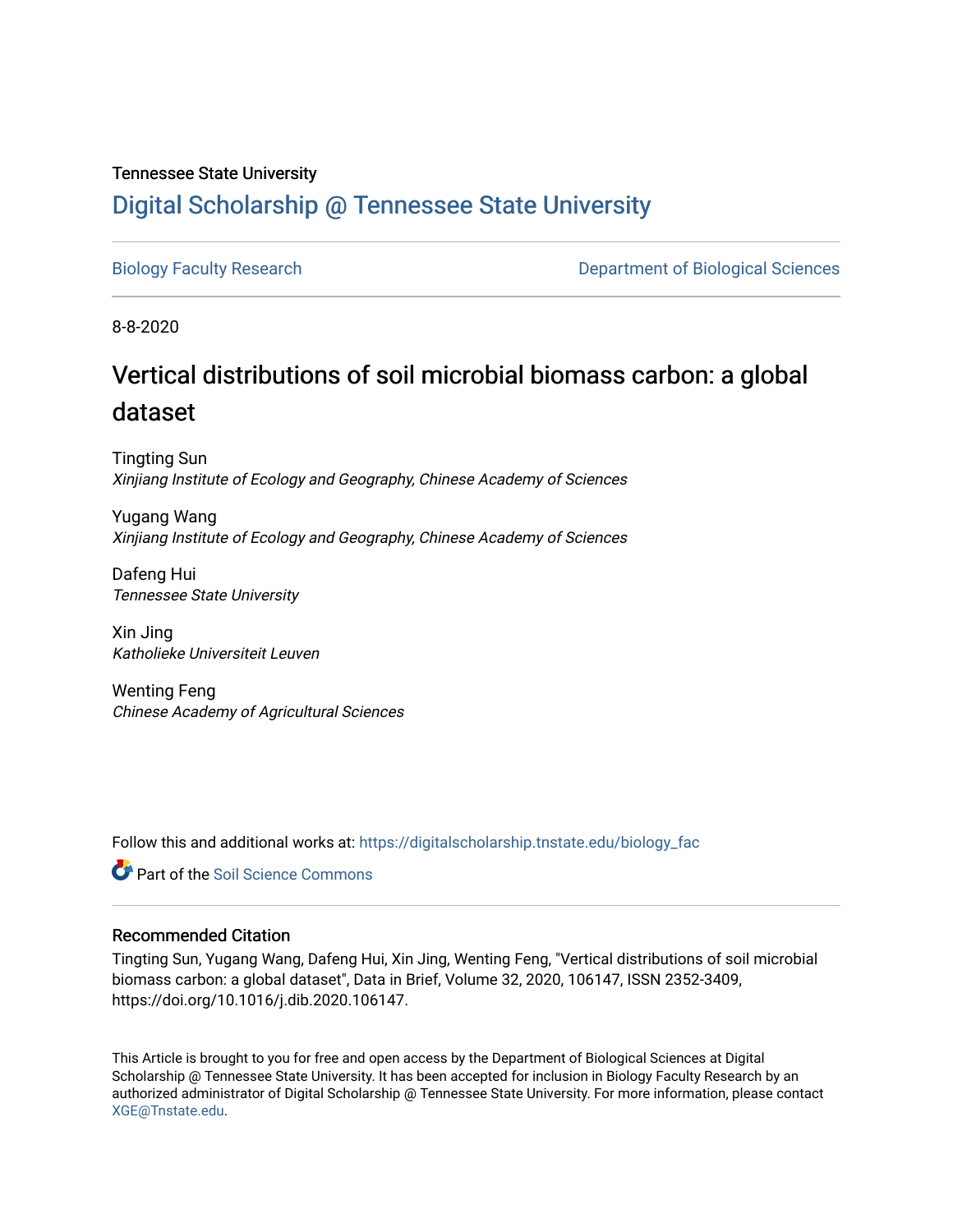Contents lists available at [ScienceDirect](http://www.ScienceDirect.com)

Data in Brief

journal homepage: [www.elsevier.com/locate/dib](http://www.elsevier.com/locate/dib)

### Data Article

# Vertical distributions of soil microbial biomass carbon: a global dataset



## Tingting Sun<sup>a,b,c</sup>, Yugang Wang<sup>a,b,c,</sup>\*, Dafeng Hui<sup>d</sup>, Xin Jing<sup>e</sup>, Wenting Fengf,<sup>∗</sup>

<sup>a</sup> *State Key Laboratory of Desert and Oasis Ecology, Xinjiang Institute of Ecology and Geography, Chinese Academy of Sciences, Urumqi, Xinjiang 830011, China*

<sup>b</sup> *University of Chinese Academy of Sciences, Beijing 100049, China*

<sup>c</sup> *National Fukang Station of Desert Ecosystem Ecology, Field Sciences Observation and Research Station, Chinese Academy of Sciences, Fukang, Xinjiang 831505, China*

<sup>d</sup> *Department of Biological Sciences, Tennessee State University, Nashville, TN 37209, USA*

<sup>e</sup> *Department of Earth and Environmental Sciences, KU Leuven, Celestijnenlaan 200E, 3001 Leuven, Belgium*

<sup>f</sup> *Institute of Agricultural Resources and Regional Planning, Chinese Academy of Agricultural Sciences, Beijing 100081, China*

#### a r t i c l e i n f o

*Article history:* Received 27 June 2020 Revised 3 August 2020 Accepted 4 August 2020 Available online 8 August 2020

*Keywords:* deep soils micorbial quotient soil organic carbon soil clay content soil C/N ratio soil profile

#### A B S T R A C T

Soil microbial biomass carbon (SMBC) is important in regulating soil organic carbon (SOC) dynamics along soil profiles by mediating the decomposition and formation of SOC. The dataset (VDMBC) is about the vertical distributions of SOC, SMBC, and soil microbial quotient (SMQ = SMBC/SOC) and their relations to environmental factors across five continents. Data were collected from literature, with a total of 289 soil profiles and 1040 observations in different soil layers compiled. The associated environment data collectd include climate, ecosystem types, and edaphic factors. We developed this dataset by searching the Web of Sciene and the China National Knowledge Infrastructure from the year of 1970 to 2019. All the data in this dataset met two creteria: 1) there were at least three mineral soil layers along a soil profile, and 2) SMBC was measured using the fumigation extraction method. The data in tables and texts were obtained from literature directly, and the data in figures were extracted by using the GetData Graph digitizer software ver-

DOI of original article: [10.1016/j.soilbio.2020.107905](https://doi.org/10.1016/j.soilbio.2020.107905)

<sup>∗</sup> Corresponding authors.

*E-mail addresses:* [wangyg@ms.xjb.ac.cn](mailto:wangyg@ms.xjb.ac.cn) (Y. Wang), [fengwenting@caas.cn](mailto:fengwenting@caas.cn) (W. Feng).

<https://doi.org/10.1016/j.dib.2020.106147>



<sup>2352-3409/© 2020</sup> The Authors. Published by Elsevier Inc. This is an open access article under the CC BY license. [\(http://creativecommons.org/licenses/by/4.0/\)](http://creativecommons.org/licenses/by/4.0/)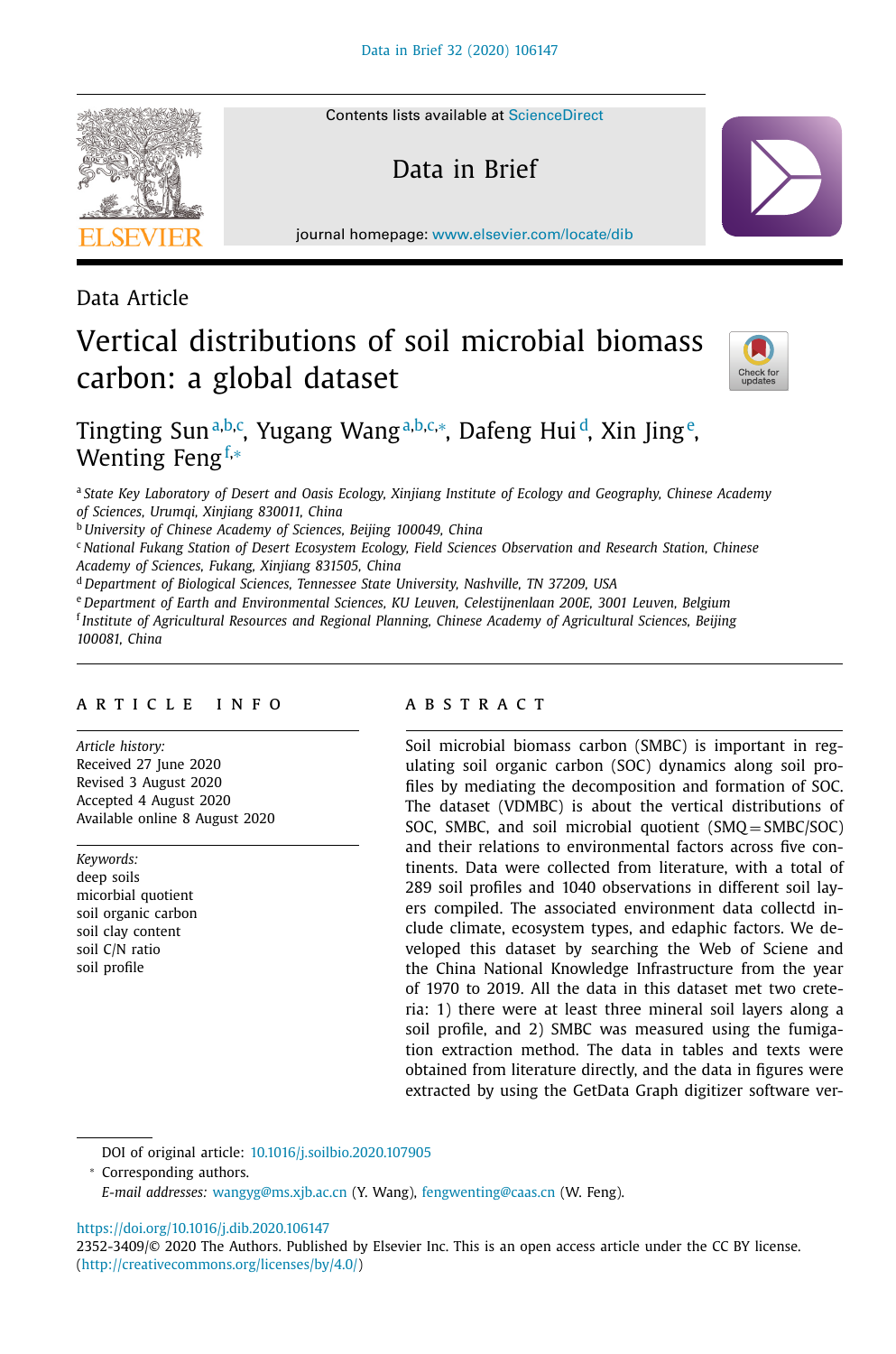sion 2.25. When climate and soil properties were not available from publications, we obtainted the data from the World Weather Information Service [\(https://worldweather.wmo.int/](https://worldweather.wmo.int/en/home.html) en/home.html) and SoilGrids at a spatial resolution of 250 meters (version 0.5.3, [https://soilgrids.org\)](https://soilgrids.org).

The units of all the variables were converted to the standard international units or commonly used ones and the values were transformed correspondingly. For example, the value of soil organic matter (SOM) was converted to SOC by using the equation ( $SOC = SOM \times 0.58$ ).

This dataset can be used in predicting global SOC changes along soil profiles by using the multi-layer soil carbon models. It can also be used to analyse how soil microbial biomass changes with plant roots as well as the composition, structure, and functions of soil microbial communities along soil profiles at large spatial scales. This dataset offers opportunities to improve our prediction of SOC dynamics under global changes and to advance our understanding of the environmental controls.

© 2020 The Authors. Published by Elsevier Inc. This is an open access article under the CC BY license. [\(http://creativecommons.org/licenses/by/4.0/\)](http://creativecommons.org/licenses/by/4.0/)

#### **Specifications Table**

| Subject                        | Agricultural and Biological Science; environmental Science                                                                                                                                                                                                                                                                                                                                                                                                                                                                                                                                                                                                                                                             |
|--------------------------------|------------------------------------------------------------------------------------------------------------------------------------------------------------------------------------------------------------------------------------------------------------------------------------------------------------------------------------------------------------------------------------------------------------------------------------------------------------------------------------------------------------------------------------------------------------------------------------------------------------------------------------------------------------------------------------------------------------------------|
| Specific subject area          | Soil carbon cycling, soil microorganisms                                                                                                                                                                                                                                                                                                                                                                                                                                                                                                                                                                                                                                                                               |
| Type of data                   | txt.file, docx.file                                                                                                                                                                                                                                                                                                                                                                                                                                                                                                                                                                                                                                                                                                    |
| How data were acquired         | Systematic review of publications                                                                                                                                                                                                                                                                                                                                                                                                                                                                                                                                                                                                                                                                                      |
| Data format                    | Secondary data                                                                                                                                                                                                                                                                                                                                                                                                                                                                                                                                                                                                                                                                                                         |
| Parameters for data collection | The keywords used to search relevant publications are microbial biomass, soil<br>depth, soil profile, deep soil(s), subsoil(s), and vertical                                                                                                                                                                                                                                                                                                                                                                                                                                                                                                                                                                           |
| Description of data collection | Data were collected from publications by searching the Web of Science and<br>the China National Knowledge Infrastructure from the year of 1970 to 2019.<br>The data about soil profiles reported in tables and text were obtained from<br>literature directly, and the data in figures were extracted by using the GetData<br>Graph digitizer software version 2.25. When the data of climate and soil<br>properties other than microbial biomass are not available in publications, we<br>obtained the data from the World Weather Information Service<br>(https://worldweather.wmo.int/en/home.html) and SoilGrids at a spatial<br>resolution of 250 meters (version 0.5.3, https://soilgrids.org) at the resolution |
| Data source location           | of 250 meters according to the coordinates of soil profiles.<br>Global                                                                                                                                                                                                                                                                                                                                                                                                                                                                                                                                                                                                                                                 |
|                                |                                                                                                                                                                                                                                                                                                                                                                                                                                                                                                                                                                                                                                                                                                                        |
| Data accessibility             | The data can be retrieved from https://doi.org/10.5281/zenodo.3971022                                                                                                                                                                                                                                                                                                                                                                                                                                                                                                                                                                                                                                                  |
| Related research article       | Tingting Sun, Yugang Wang, Dafeng Hui, Xin Jing, Wenting Feng. 2020. Soil                                                                                                                                                                                                                                                                                                                                                                                                                                                                                                                                                                                                                                              |
|                                | properties rather than climate and ecosystem type control the vertical                                                                                                                                                                                                                                                                                                                                                                                                                                                                                                                                                                                                                                                 |
|                                | variations of soil organic carbon, microbial carbon and microbial quotient. Soil                                                                                                                                                                                                                                                                                                                                                                                                                                                                                                                                                                                                                                       |
|                                | Biology & Biochemistry, https://doi.org/10.1016/j.soilbio.2020.107905                                                                                                                                                                                                                                                                                                                                                                                                                                                                                                                                                                                                                                                  |

#### **Value of the Data**

- Soil microbial biomass carbon is a key parameter in the classical and newly developed models of soil carbon dynamics, and this is the first dataset about the vertical distributions of soil microbial biomass carbon, organic carbon, and their ratio at the global scale.
- This dataset enables modelers to improve the prediction of vertical changes in soil organic carbon at large spatial scales. It also enables ecosystem ecologists to explore how soil micro-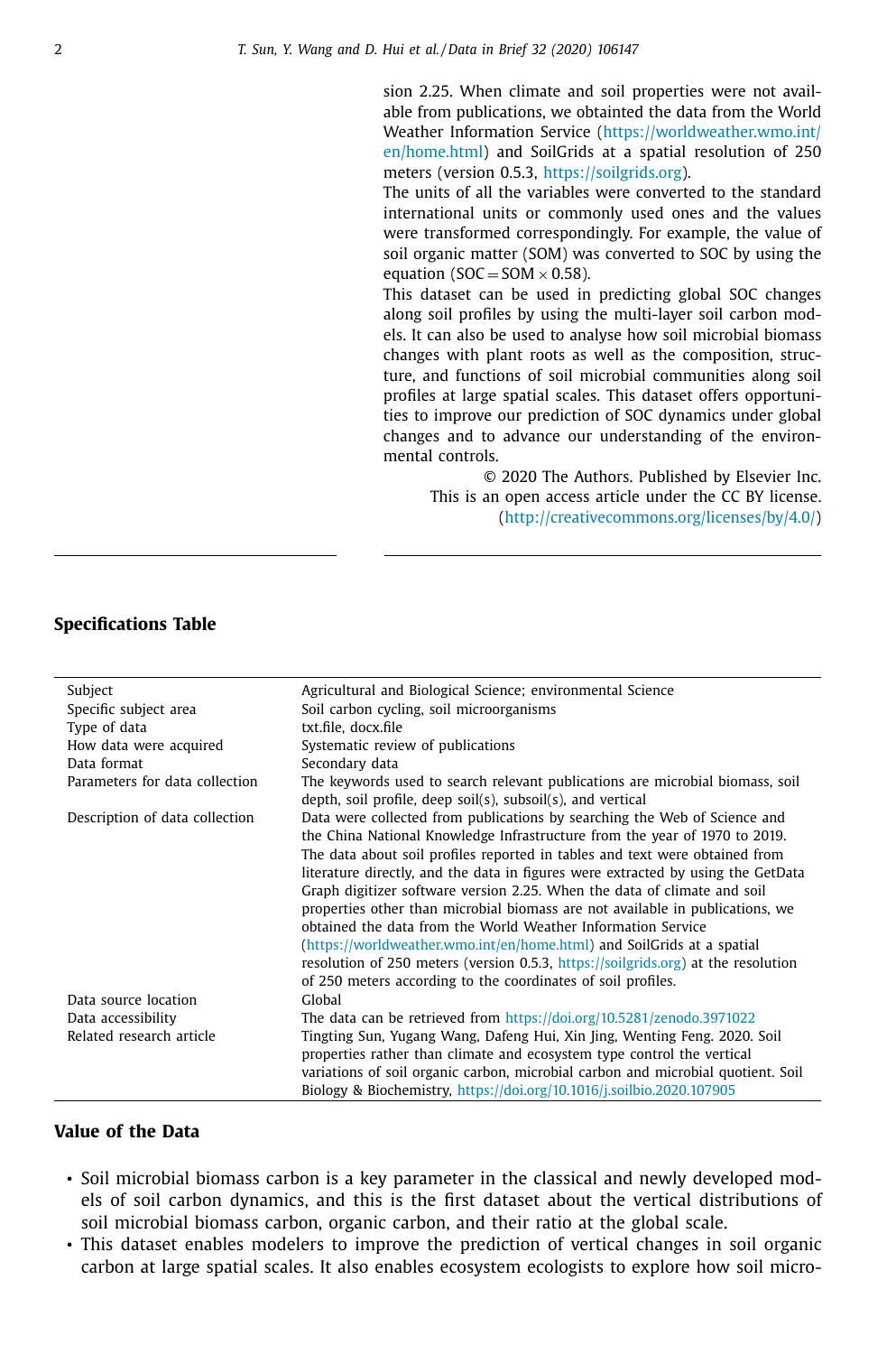bial biomass changes with plant roots as well as the composition, structure, and functions of soil microbial communities along soil profiles.

- Together with the data of vertical distributions of soil organic carbon, plant roots, and other soil properties that are already publicly available, this dataset can be used in the multi-layer soil carbon models to simulate changes in soil organic carbon at different soil depths at large spatial scales.
- This dataset enables researchers to quantify how soil microbial biomass carbon and soil organic carbon change along soil profiles and to understand the underlying mechanisms. This will help improve the prediction of soil organic carbon dynamics under global changes in the terrestrial ecosystems.

#### **1. Data Description**

This database is compiled to examine the vertical distribution of soil microbial biomass globally [\[1\].](#page-5-0) Detailed information of variables in the dataset is listed in Global\_vertical\_SMBC\_dataset\_2.txt. References listed in Global\_vertical\_SMBC\_dataset\_2.txt can be found in Global\_vertical\_SMBC\_dataset\_ref.docx. Variables in this dataset include ecosystem, latitude  $(N, \circ)$ , longitude (E,  $\circ$ ), mean annual temperature (MAT,  $\circ$ C), MAT zone, mean annual precipitation (MAP, mm), MAP zone, soil texture, soil texture type, soil profile id, soil depth (cm), soil organic carbon (SOC, g kg<sup>-1</sup>), soil microbial biomass carbon (SMBC, mg kg<sup>-1</sup>), standard errors and sample sizes of SOC and SMBC, soil microbial quotient (SMQ, the ratio of SMBC to SOC, %), soil total nitrogen (STN, g kg<sup>-1</sup>), C/N ratio, soil pH, clay content (%), and reference. The data of MAT, MAP, soil depth, pH, clay content, SOC, SMBC, and SMQ are from 289 soil profiles [\(Fig.](#page-4-0) 1), while the data of STN and soil C/N ratio are from 153 soil profiles. To assess the effects of soil texture on the vertical distributions of SMBC and SMQ, soil textures were grouped into sandy soil (sand and loamy sand), loamy soil (sandy loam, sandy clay loam, clay loam, silt loam, loam, and silty clay loam), and clay soil (clay and silty clay).

#### **2. Experimental Design, Materials and Methods**

The variables in the dataset are compiled from literature by searching the Web of Science and the China National Knowledge Infrastructure (1970–2019). The keywords used to search relevant publications are microbial biomass, soil depth, soil profile, deep soil(s), subsoil(s), and vertical. All publications included in the dataset meet the following criteria: 1) a soil profile has at least three mineral soil layers. The litter or organic soil layer was excluded, because soil properties of organic layers vary greatly across sites and most studies focus on mineral soils. 2) SMBC is measured using the chloroform-fumigation extraction method. We only included studies that use the chloroform-fumigation extraction method, because it was the most commonly used method to measure SMBC and the data were thus more available compared to the other methods, such as phospholipid fatty acid [\[2\],](#page-5-0) deoxyribonucleic acid extraction [\[3\],](#page-5-0) and substrate induced respiration  $[4]$ .

#### **Ethics Statement**

No conflict of interest exists in this submission. The authors declare that the work described in this paper is original and not under consideration for publication elsewhere, in whole or in part. Its publication is approved by all the authors listed.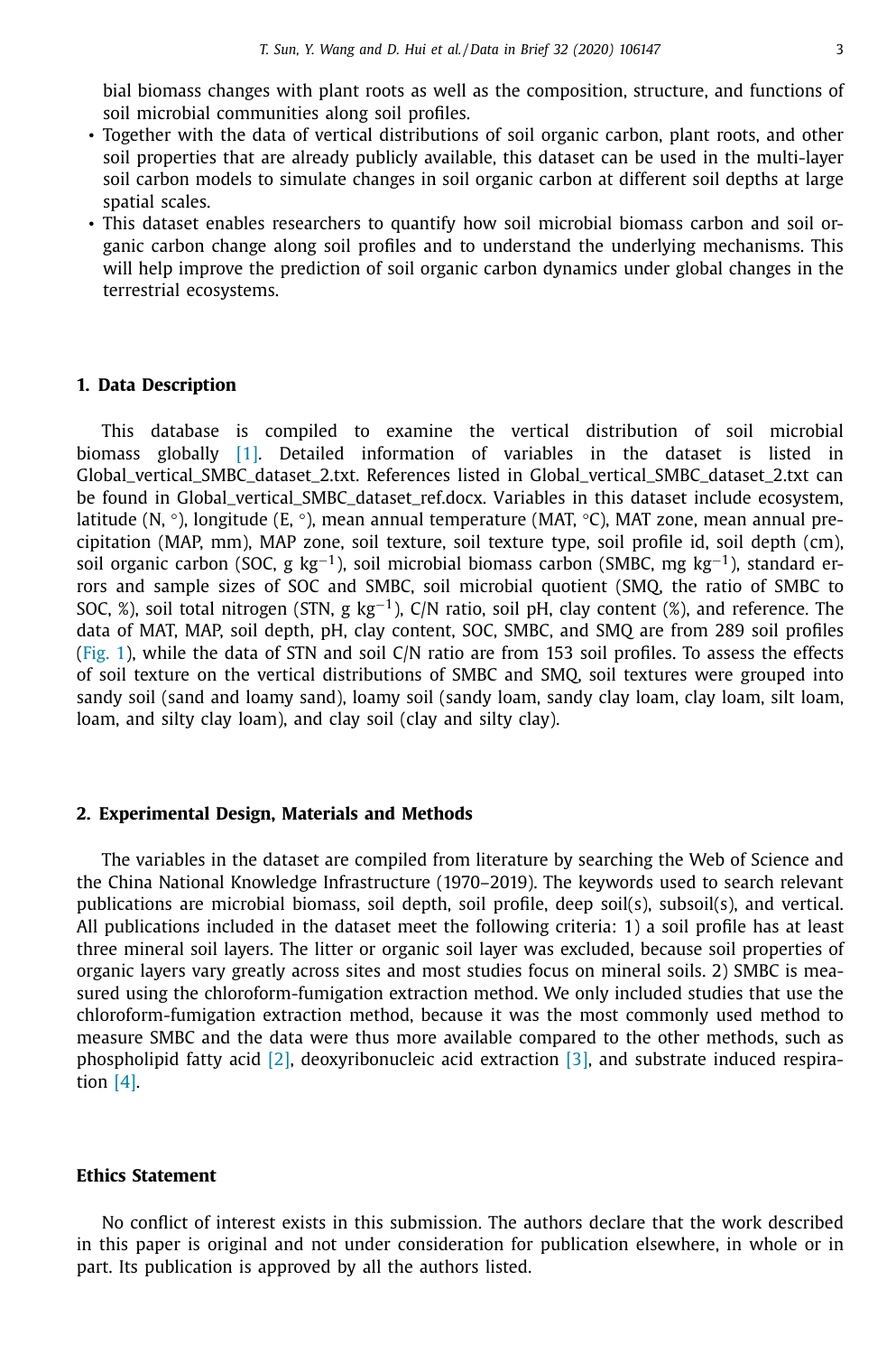<span id="page-4-0"></span>

**Fig. 1.** A global map of soil profiles with soil microbial biomass carbon  $(n = 289)$ .